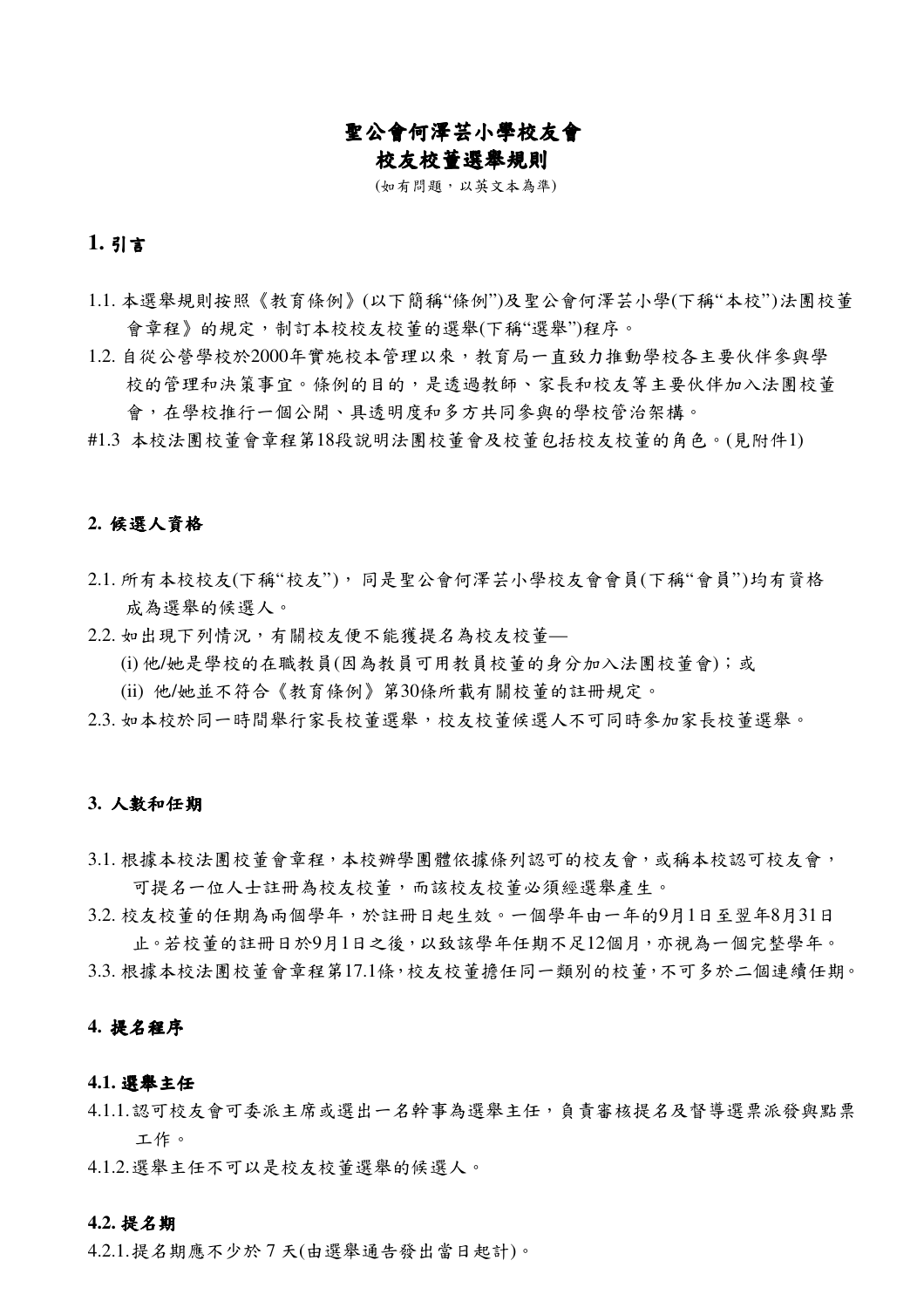# **4.3.** 提名

- 4.3.1.選舉主任須在選舉日不少於 14 天前發信及/或在本校網頁向所有會員發出校友校董選舉 日通告,附件 II 是通告樣本,選舉通告須:
	- (a)指明校友校董選舉日(包括選舉舉行時間和地點,如適用);及
	- (b)指明校友校董的空缺數目;及
	- (c)指明所有會員(他們不是本校現任教員)都有參選權;及
	- (d)指明所有會員都有均等的投票權,每位會員都有一票 。
	- (e)指明任何提名應填寫指眀的提名表格(附件 III 是提名表的樣本)。填妥的表格須於 截止提名日期或前交到校務處),每張表格須得到一位提名人和一位和議人簽署,參 選人亦須在提名表格上簽署確認同意參選。
	- (f) 指明選舉以不記名方式投票。

#### **4.4.** 提名程序

- 4.4.1.每張提名表須得到一位校友提名人在提名表上簽署及一位校友和議人簽署,參選人亦須 在該提名表上簽署同意參選,並在表格上填寫指定字數以內的個人資料。校友提名人及 校友和議人必須是會員。
- 4.4.2.參選人須於提名截止日期前呈交提名表格給選舉主任。
- 4.4.3.選舉主任於提名期截止後,審核所有參選人提供的資料,把符合候選資格的參選人列於 有效提名的校友校董候選人的名單內。
- 4.4.4.根據本校法團校董會章程第 15.3 條及條例,如沒有人獲提名參選,法團校董會可提名一 位人士註冊為校友校董。
- 4.4.5.選舉主任於選舉日不少於七天前向所有會員發出選舉另行通告,附件 IV 是通告樣本, 另行通告須:
	- (a)包括有效提名的候選人名單(附上各候選人的自我介紹);及
	- (b)指明選舉程序(包括點票、宣佈選舉結果的安排)。
- 4.4.6.如有需要,選舉主任可安排聚會讓各候選人向會員介紹自己及回答會員的提問。

#### **4.5.** 投票人資格

- 4.5.1.所有本校校友,並且是本校校友會會員均有資格投票。
- 4.5.2.如本校的校長(下稱"校長")、教師或家長也是本校校友會會員,也有權投票。
- 4.5.3.選舉主任需準備一份 "校友校董選民登記名單",將所有具投票權的會員姓名及其畢業或 退學年份登錄在該名單上。

4.5.4.所有合資格的會員都享有同等的投票權,每位合資格的會員都有一票。

#### **4.6.** 選舉程序

4.6.1.投票日

投票日與截止提名日期相距須至少有 7 天。

4.6.2.投票方法

- 4.6.2.1. 為確保選舉公平,投票應以不記名方式進行,即投票人不得在選票上寫上自己的姓名 或任何可辨識身分的符號(附件 V 是選票樣本),亦不得讓其他投票人目睹他投票給哪 一位候選人。
- 4.6.2.2. 認可校友會應為選舉設置一個投票箱,投票箱應鎖好,鎖匙由選舉主任保存。
- 4.6.2.3. 選舉主任應安排分發選票(於選舉日),並通知所有合資格的投票人把填好的選票放入 投票箱。
- 4.6.2.4. 空白的選票亦須交回,投票人不能攜選票離開投票範圍。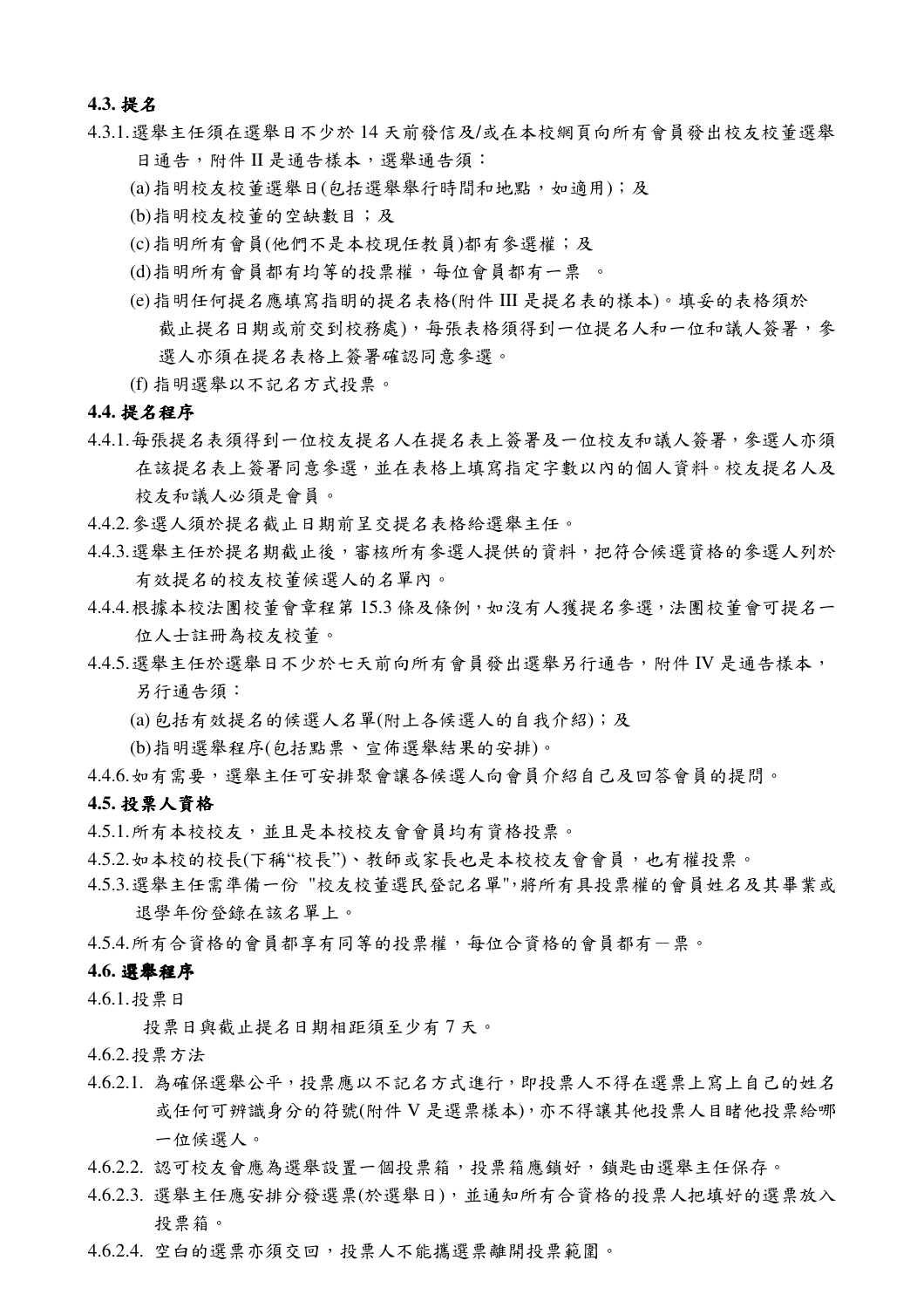4.6.3.點票

- 4.6.3.1. 選舉主任可安排投票與點票同日進行。
- 4.6.3.2. 並可邀請所有合資格的投票人、各候選人及校長見證點票工作。
- 4.6.3.3. 在點票期間,選舉主任應確保所有選票均已從投票箱倒出,才開始點票。
- 4.6.3.4. 如有以下情況,選票當作無效—
	- (a) 選票上所投的候選人數目, 超逾認可數目;
	- (b) 選票填寫不當;或
	- (c) 選票加上可令人找出投票者身分的符號。
- 4.6.3.5. 根據本校法團校董會章程,本校只有一名校友校董空缺,若獲有效提名的候選人只得 一名,則該候選人自動當選,認可校友會須提名其註冊為校友校董。
- 4.6.3.6. 如獲有效提名的候選人多於一名,則獲最多數票的候選人當選,認可校友會須提名當 選人註冊為校友校董。
- 4.6.3.7. 若兩個或以上候選人得票相同,以致未能選出當選人,在第一輪投票結果宣佈後,須 即時為相同票數者進行第二輪投票。
- 4.6.3.8. 在進行第二輪投票前,候選人可退出選舉,若最後只得一位候選人,則該候選人自動 當選,認可校友會須提名其註冊為校友校董。
- 4.6.3.9. 若第二輪投票的結果仍有兩位或以上候選人的票數相同,選舉主任須即時以抽籤決定 結果,抽中者被視為得較高票數者及當選,認可校友會須提名其註冊為校友校董。
- 4.6.3.10.選舉應以公平、公正、公開及簡約為原則。

# **5.** 公布結果

選舉主任可於適當位置及/或於學校網頁發出通告,通知所有會員有關校友校董選舉的結果。

#### **6.** 上訴機制

- 6.1. 落選的候選人可在選舉結果公布的一星期內,以書面方式向認可校友會提出上訴,並列 明上訴的理由。
- #6.2 認可校友會須邀請校長及不少於兩位其他本校法團校董會註冊校董[或兩位認可校友會 幹事,惟他們不是選舉主任或校友校董的候選人]組成上訴委員會,處理有關選舉結果 的申訴。
- 6.3. 若上訴委員會認為上訴得直,認可校友會須於合理時間後安排重選。
- 6.4. 上訴的處理應基於公平、公開及簡約的原則進行。

#### **7.** 選舉後跟進事項

7.1 認可校友會須向法團校董會提名獲選的校友出任該校的校友校董。 7.2 法團校董會其後須向常任秘書長申請,將獲選的校友註冊為該校的校友校董。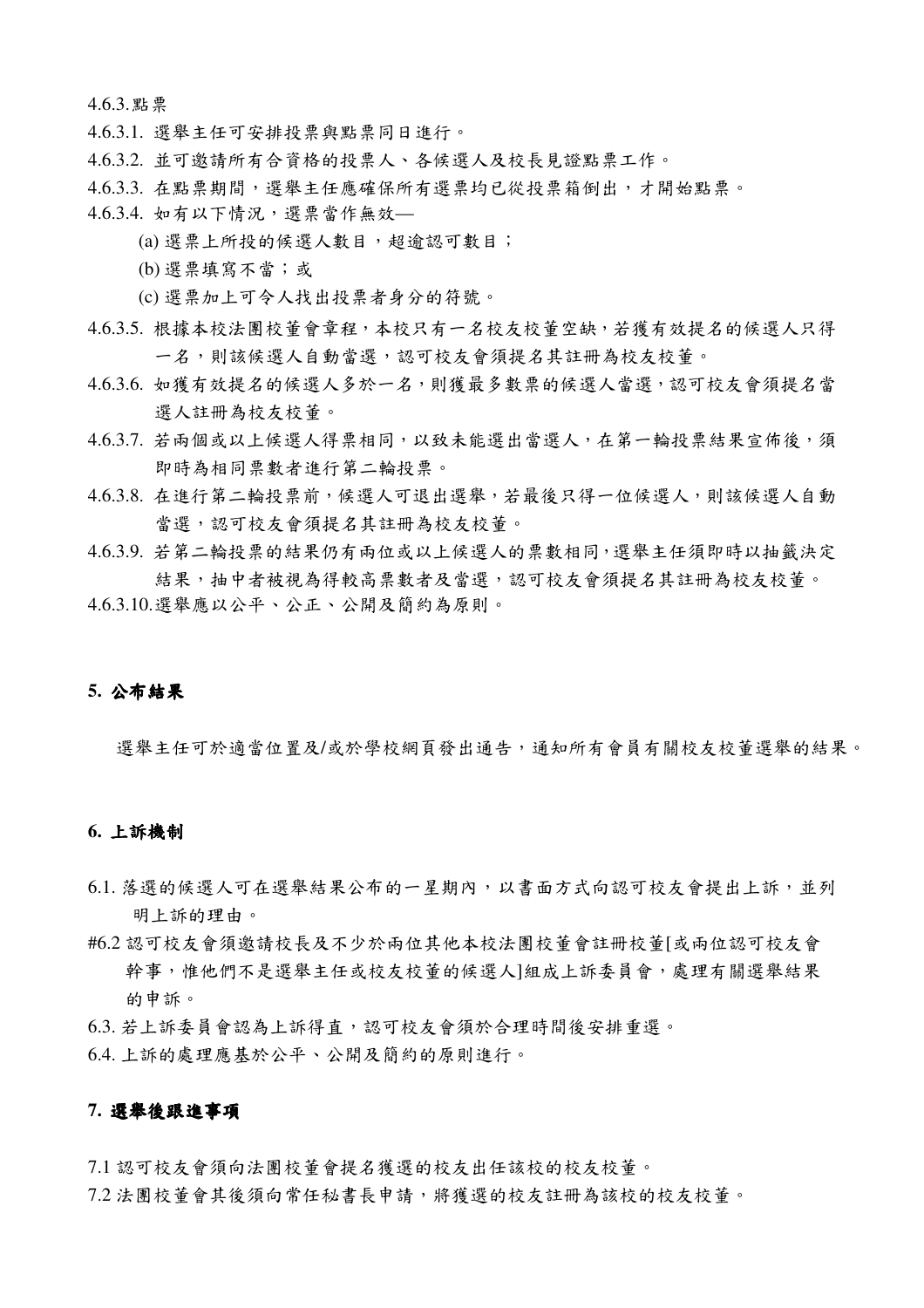# **8** 填補臨時空缺

- 8.1 如校友校董在任期內辭任,以致出現空缺,法團校董會須書面通知認可校友會要求以同樣 方式在二個月內進行補選,填補有關的空缺。
- 8.2 如認可校友會無法於該段期間進行補選,則法團校董會可基於充分理由,向常任秘書長申 請將填補有關空缺的時限再繼續延長。
- 8.3 於補選選出的新任校友校董的任期為被新任校友校董替補的校友校董的剩餘任期。

# **9** 注意事項

- 9.1 作為校友校董選舉的候選人及投票人,校友會會員須留意載於附件VI的道德操守,以確保 選舉的公平。
- 9.2 常任秘書長接獲學校校董註冊的申請後,可進行他認為需要的探究。
- 9.3 常任秘書長可以《教育條例》第30條規定的理由拒絕申請人註冊為某間學校的校董。

# **10** 修訂

10.1 本選舉規則的擬定經本校的辦學團體—聖公宗(香港)小學監理委員會的認可。

10.2 任何對本選舉規則的修訂須得到辦學團體的認可。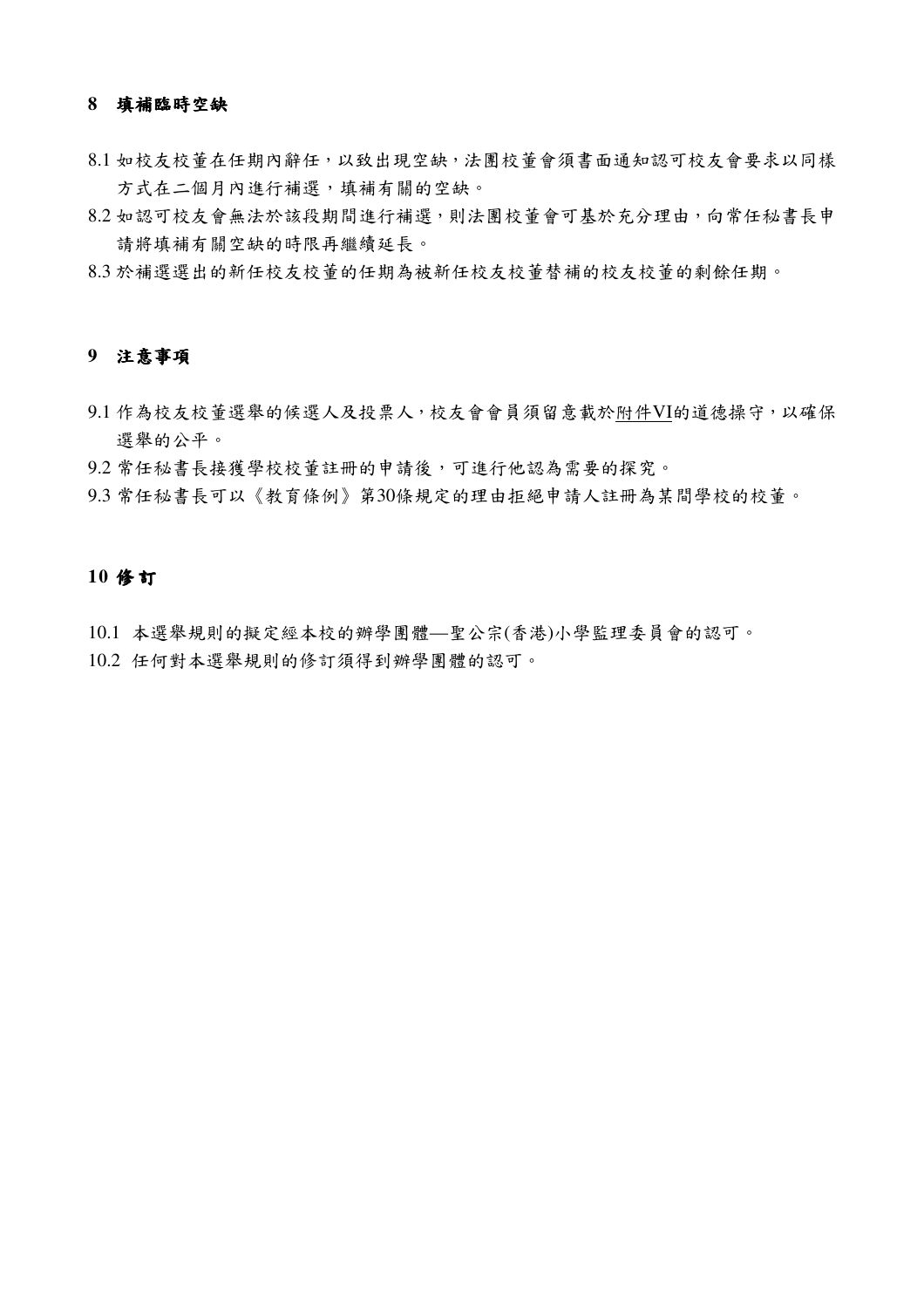# **Paragraph 18, IMC Constitution**

# **18. Role of the IMC and Managers**

- **18.1** The IMC shall be responsible for
	- (a) managing the School; and
	- (b) ensuring that the Vision and Mission are carried out; and
	- (c) developing the general direction of the School, formulating the educational and management policies of the School in accordance with the Tradition and Philosophy of SKH Education and the Vision and Mission; and
	- (d) overseeing the planning and budgetary processes, monitoring the performance of the School, ensuring accountability of School management and strengthening the community network; and
	- (e) planning and managing financial and human resources available to the School; and
	- (f) accounting to the Permanent Secretary and the Sponsoring Body for the performance of the School; and
	- (g) ensuring that the education of the pupils of the School is promoted in a proper manner; and
	- (h) School planning and self-improvement of the School.
- **18.2** A Manager shall promote communication and co-operation between the IMC and the body that nominated him for registration as a Manager. A Manager shall observe and comply with all applicable laws, rules, regulations and guidelines issued by:
	- (a) the Education Bureau; and
	- (b) the Sponsoring Body or the IMC provided that they are consistent with the Ordinance and the Code of Aid.
- **18.3** A Manager of any category shall act in his personal capacity for the interests and benefits of the School and its pupils.
- **18.4** All Managers are entitled to information given by the IMC from time to time including but not limited to information distributed in relation to meetings and resolutions of the IMC, save and except such information in connection with any deliberation or decision of the IMC with respect to such Manager's own personal appointment, dismissal, conditions of service or remuneration (unless otherwise permitted by the Ordinance or this Constitution). All Managers are entitled to attend a meeting of the IMC.
- **18.5** A Manager shall follow any instruction given by the IMC regarding confidentiality. All business discussed at any meeting of the IMC shall remain confidential and no manager shall disclose the same without the agreement of the IMC.
- **18.6** Managers are entitled to
	- (a) request the Supervisor to convene a meeting of the IMC pursuant to Paragraph 23.2; and
	- (b) request the Supervisor to place an item on the agenda of a meeting of the IMC pursuant to Paragraph 25.2

provided that the respective requests under  $18.6(a)$  and (b) above shall only be valid if not less than 5 Managers act collectively.

- **18.7** Subject to the Ordinance and this Constitution, an Alternate Manager shall for all purposes be regarded as a Manager.
- **18.8** The Alternate Sponsoring Body Manager shall not vote on any matter to be resolved by the IMC by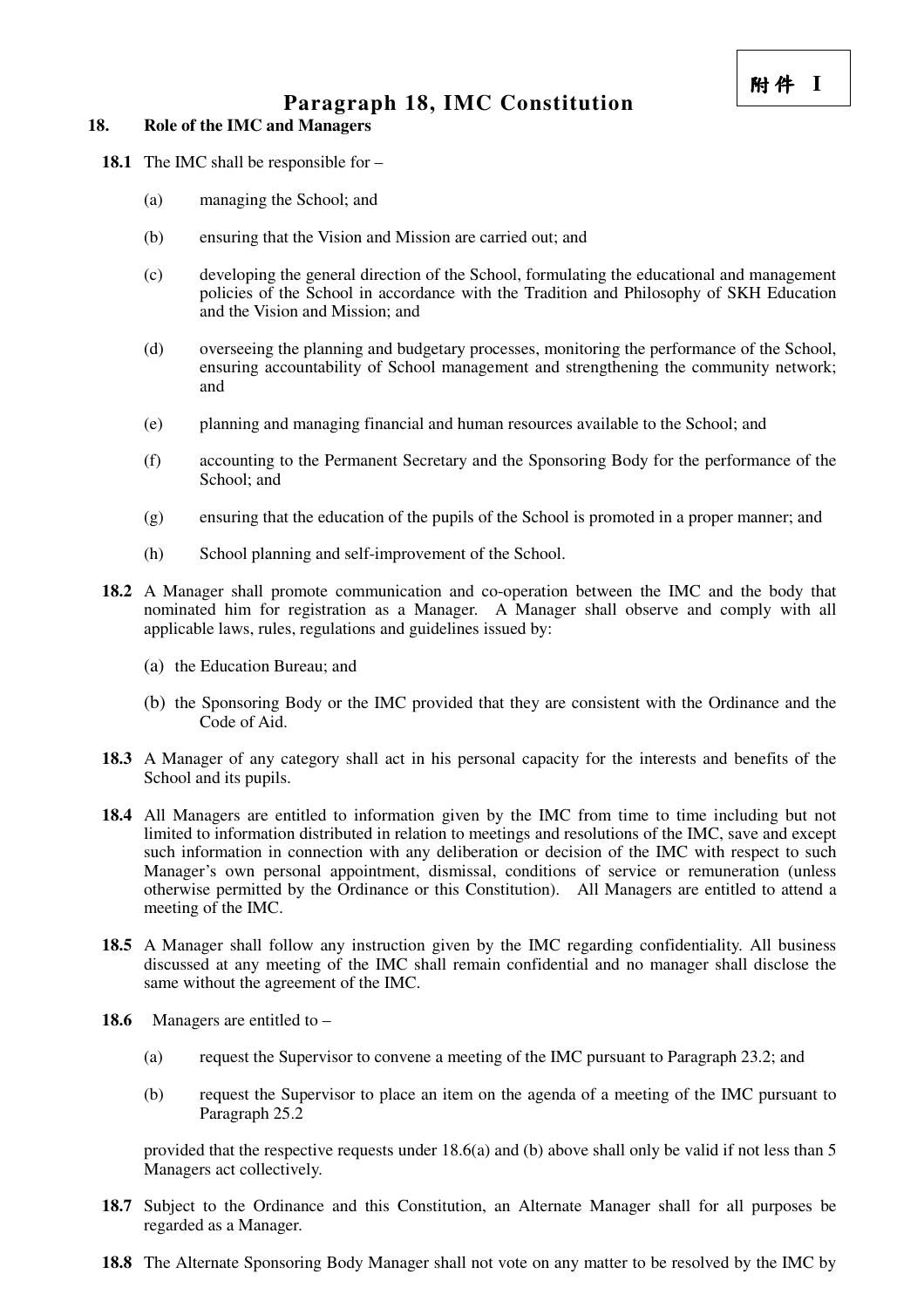voting unless –

- (a) (in the case of a matter to be resolved at a meeting of the IMC) any Sponsoring Body Manager is absent from the meeting;
- (b) (in the case of a matter to be resolved otherwise) any Sponsoring Body Manager is, for any reason, unable to vote on the matter.
- **18.9** The Alternate Teacher Manager shall not vote on any matter to be resolved by the IMC by voting unless –
	- (a) (in the case of a matter to be resolved at a meeting of the IMC) the Teacher Manager is not present at the meeting;
	- (b) (in the case of a matter to be resolved otherwise) the School has no Teacher Manager for the time being.
- **18.10** The Alternate Parent Manager shall not vote on any matter to be resolved by the IMC by voting unless –
	- (a) (in the case of a matter to be resolved at a meeting of the IMC) the Parent Manager is not present at the meeting;
	- (b) (in the case of a matter to be resolved otherwise) the School has no Parent Manager for the time being.
- **18.11** In ascertaining the majority of the Managers for the purposes of section 56(1)(d) or 57(1)(d) of the Ordinance or otherwise in accordance with this Constitution –
	- (a) the Alternate Sponsoring Body Manager shall not be counted unless there is a vacancy of Sponsoring Body Manager of the School for the time being;
	- (b) the Alternate Teacher Manager shall not be counted unless the School has no Teacher Manager for the time being; and
	- (c) the Alternate Parent Manager shall not be counted unless the School has no Parent Manager for the time being.
- **18.12** For the purposes of establishing a quorum of a meeting of the IMC, an Alternate Manager shall not be counted unless –
	- (a) in the case of the Alternate Sponsoring Body Manager, there is a vacancy of Sponsoring Body Manager of the School for the time being;
	- (b) in the case of the Alternate Teacher Manager, the Teacher Manager is not present at the meeting;
	- (c) in the case of the Alternate Parent Manager, the Parent Manager is not present at the meeting,

as the case may be.

**18.13** An Alternate Manager shall not only because of his being a Manager incur any liability for an act done pursuant to a voting of the IMC in which he has not participated by virtue of Paragraphs 18.8, 18.9 or 18.10.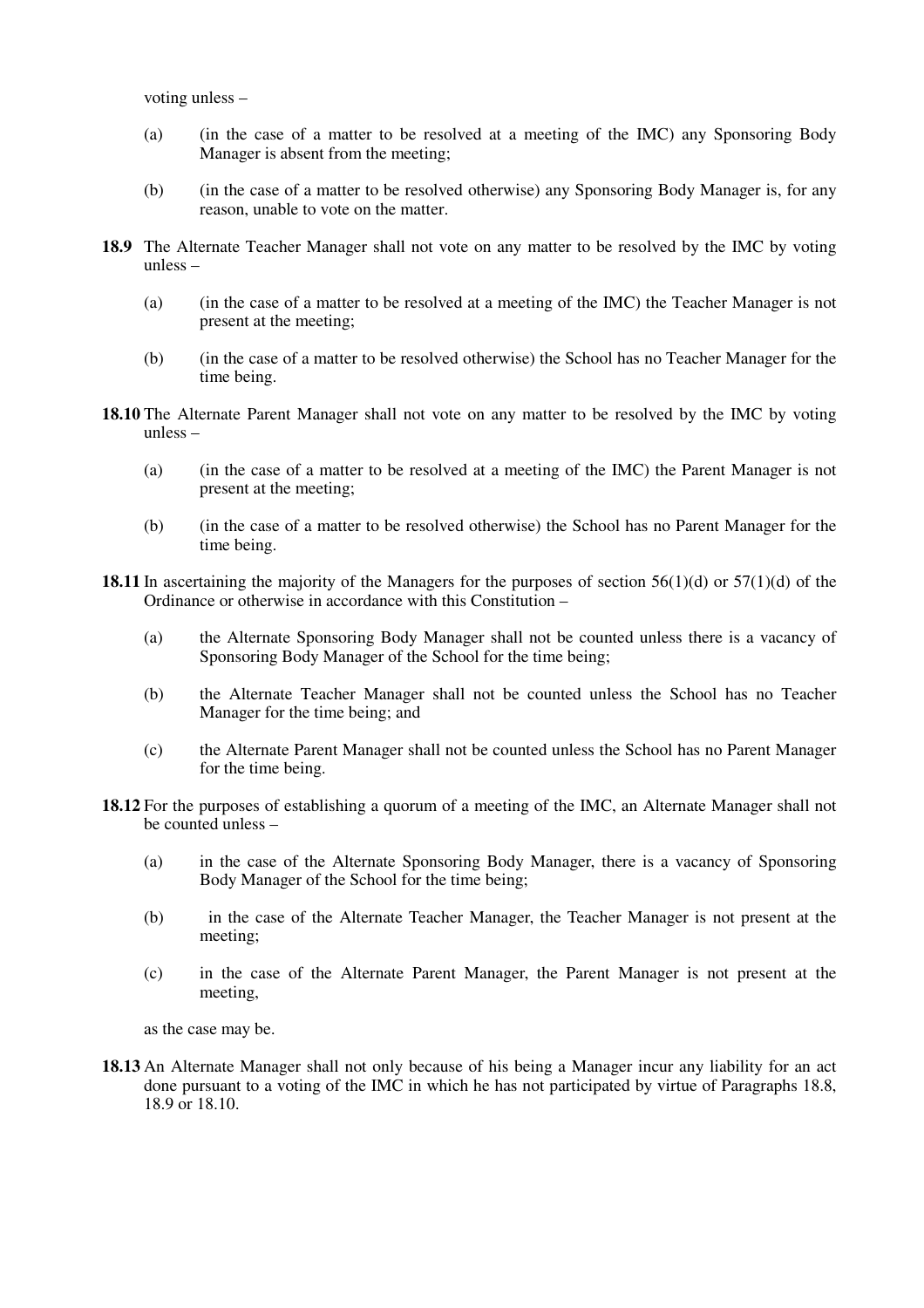# 本校法團校董會章程第 **18** 段**(**中文譯本**)**

#### **18.** 法團校董會及校董的角色

**18.1** 法團校董會須負責–

- (a) 管理本校;及
- (b) 確保推行願景與使命;及
- (c) 發展本校的整體方向,根據聖公會教育的傳統及理念以及願景與使命制定本 校的教育及管理政策;及
- (d) 監督本校的計劃及預算過程,監察本校的表現,確保本校管理層接受問責以 及加強社區網絡;及
- (e) 計劃及管理本校可用之財務及人力資源;及
- (f) 就本校的表現向常任秘書長及辦學團體交代;及
- (g) 確保本校對學生的教育以恰當的方式推廣;及
- (h) 本校的計劃及自我改善。
- **18.2** 校董須促進法團校董會與提名其註冊為校董的團體之間的溝通及合作。校董須遵守和 遵從 –
	- (a) 教育局;及
	- (b) 辦學團體或法團校董會(前提為其符合該條例及資助則例)

所發出的所有適用法律、規則、規例及指引。

- **18.3** 任何類別的校董須就本校及其學生的權益及利益以其個人身分行事。
- **18.4** 所有校董均有權獲得由法團校董會不時發出的資訊,包括但不限於有關法團校董會會 議及決議的分發資訊,但若該等資訊為有關法團校董會就該校董本身的個人委任、免 職、服務條件或薪酬而作的任何商議或決定者則除外(除非獲該條例或本章程另行准 許)。所有校董均有權出席法團校董會的會議。
- **18.5** 校董須依循法團校董會發出有關保密的任何指示。在法團校董會的任何會議上討論的 所有事務須維持保密,以及校董一概不得未經法團校董會同意而披露該等事務。
- **18.6** 校董有權
	- (a) 要求校監依據第 23.2 段召開法團校董會會議;及
	- (b) 要求校監依據第 25.2 段在法團校董會會議的議程上加入項目